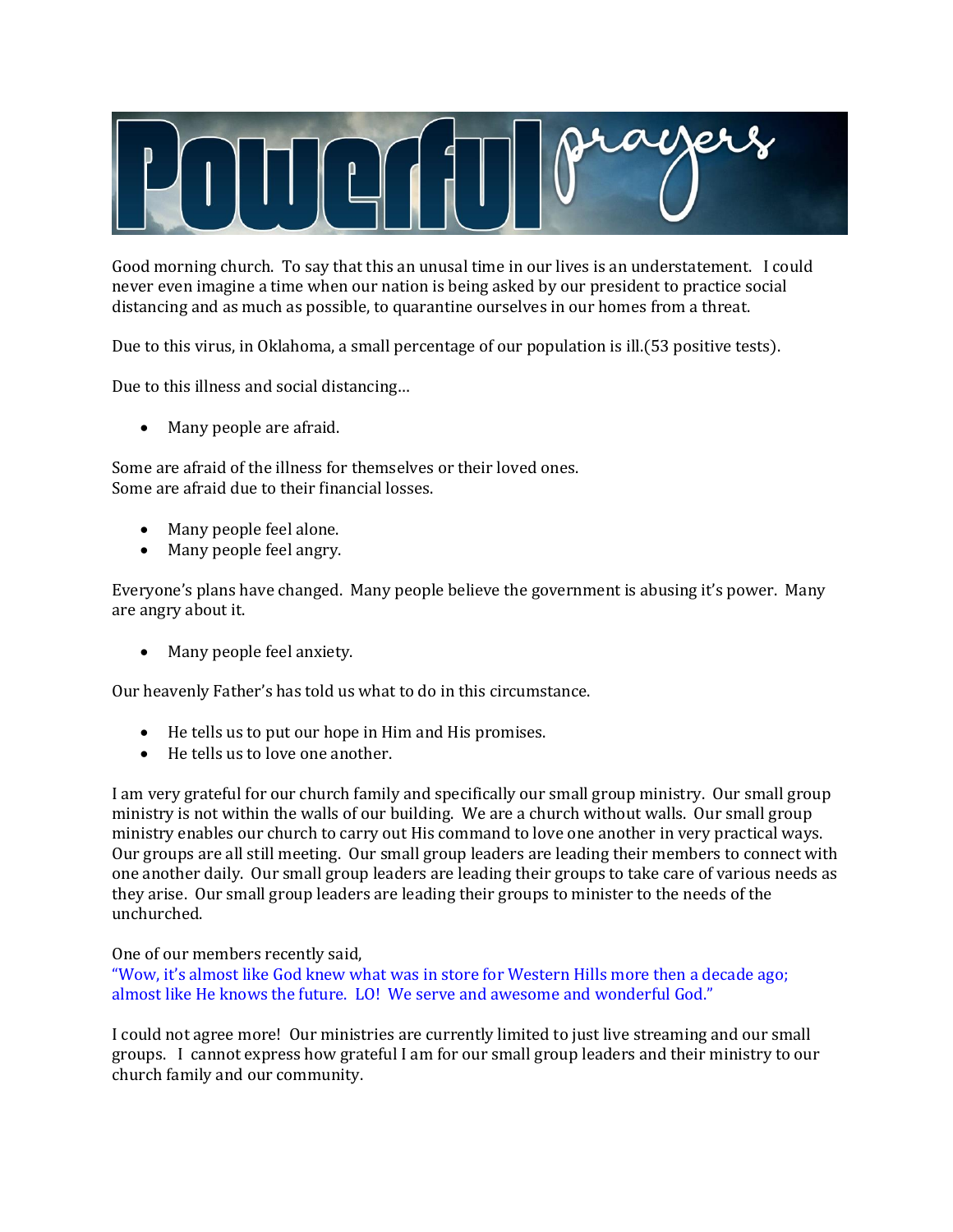I am praying that not one of our members is infected by the virus. But if it occurs, through our small groups, our members will feel loved and supported.

Jesus is showing us that…

"My church can exist and thrive if it's only meetings are small groups meeting in homes."

Our heavenly Father is showing us that the ministry of meeting in small groups in homes is the only essential ministry in His church.

God is also using what is happening now in our society to prepare our church for the future.

I want to encourage you to do your part. Stay actively connected with the members of your small group.

If you are not actively connected, get connected. It is the best means to love one another! Jesus modeled it for us with His disciples. Follow Him!



The following story takes place in Israel in the 9th century BC in the Northern Kingdom of Israel, also called Israel and Samaria.

Ahab was the king of the Northern Kingdom. Ahab married a priestess of Baal named Jezebel. Jezebel was the daughter of the priest-king Ethbaal, ruler of the coastal Phoenician cities (now in Lebanon). When Jezebel married Ahab, she persuaded him to worship Baal and to introduce the worship of Baal to Israel. He even built a large temple for the worship of Baal.

[Baal](https://en.wikipedia.org/wiki/Baal) was the Canaanite god of nature. Baal was responsible for rain, thunder, lightning, and dew.

The worship of Baal violated the covenant that God had made with Moses. It violated all the ten commandments. Baal worship included cutting yourself, child sacrifice, and performing acts of sexual immorality with temple prostitutes.

The bible says…

## 1 Kings 16:33

33 And Ahab made a wooden image. Ahab did more to provoke the Lord God of Israel to anger than all the kings of Israel who were before him.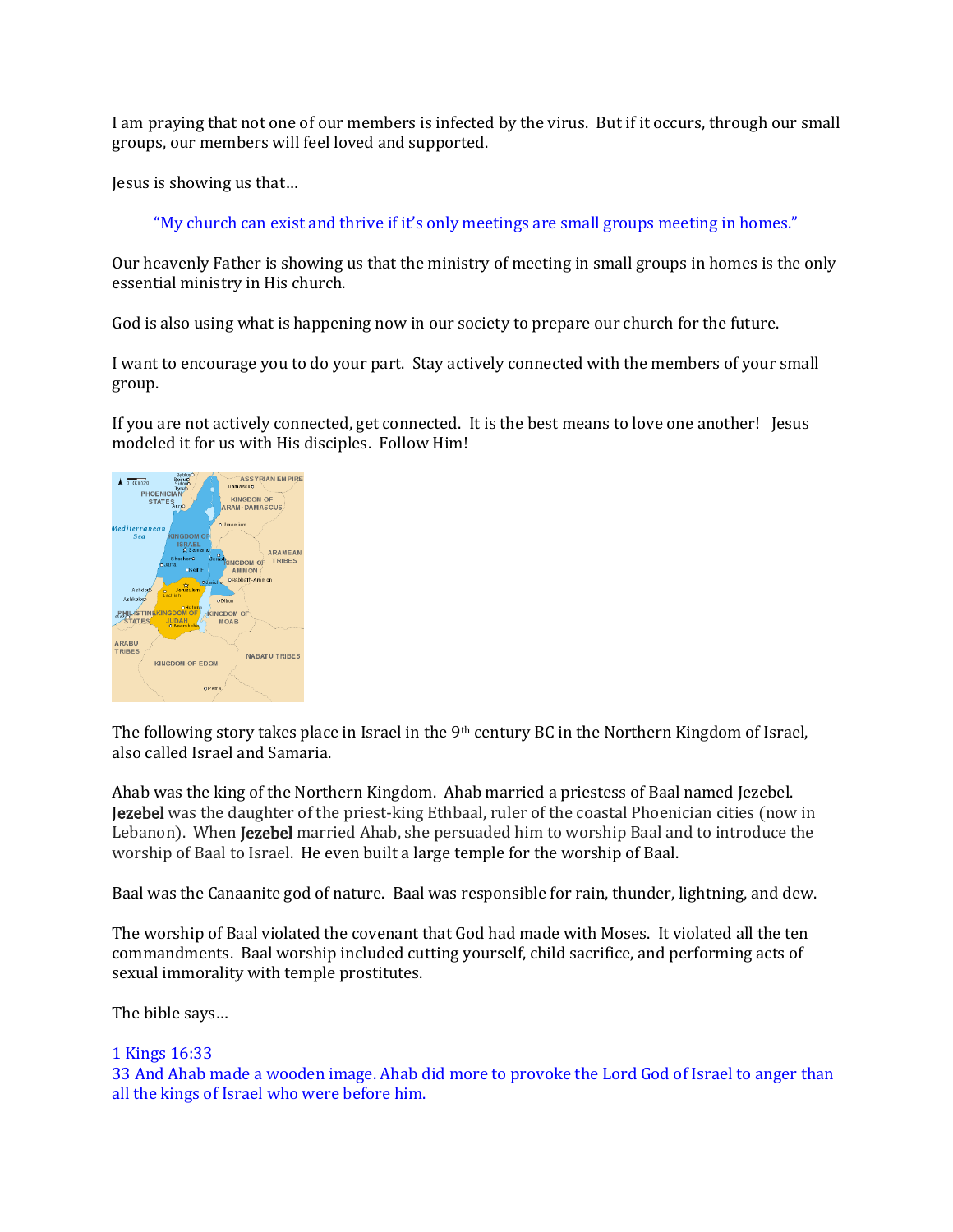## NKJV

Elijah was a prophet who was sent by God to judge Ahab and Israel for their sin and to call them to repentance. Elijah means my God is Yahweh. During his life, Elijah prayed, and God answered His prayers and performed incredible miracles that confirmed that Elijah was speaking for God.

One of those miracles occurred when Elijah prayed, and it did not rain for 3- and one-half years. The drought was so severe that dew would not form on vegetation. Elijah prayed and God literally took all the humidity out of the air over Israel for three- and one-half years even though it was located right next to the Mediterranean Sea. What was the most prosperous nation in the world under King Solomon became one of the poorest nations in the world in just three- and one-half years.

Then Elijah prayed and God sent rain. This is the story from God's Word.

#### 1 Kings 18:41-46

41 Then Elijah said to Ahab, "Go up, eat and drink; for there is the sound of abundance of rain." 42 So Ahab went up to eat and drink. And Elijah went up to the top of Carmel; then he bowed down on the ground, and put his face between his knees,

43 and said to his servant, "Go up now, look toward the sea." So, he went up and looked, and said, "There is nothing." And seven times he said, "Go again."

44 Then it came to pass the seventh time, that he said, "There is a cloud, as small as a man's hand, rising out of the sea!" So, he said, "Go up, say to Ahab, 'Prepare your chariot, and go down before the rain stops you.'"

45 Now it happened in the meantime that the sky became black with clouds and wind, and there was a heavy rain. So, Ahab rode away and went to Jezreel.

46 Then the hand of the Lord came upon Elijah; and he girded up his loins and ran ahead of Ahab to the entrance of Jezreel.

NKJV

This story teaches us these lessons about powerful prayers.

• Powerful prayers are prayed based on faith in prophecies from God.

## 1 Kings 17:1

17 And Elijah the Tishbite, of the inhabitants of Gilead, said to Ahab, "As the Lord God of Israel lives, before whom I stand, there shall not be dew nor rain these years, except at my word." NKJV

## 1 Kings 18:1

18 And it came to pass after many days that the word of the Lord came to Elijah, in the third year, saying, "Go, present yourself to Ahab, and I will send rain on the earth." **NKJV** 

- God told Elijah that there was going to be a drought before it happened.
- God told Elijah how long the drought would last.
- God told Elijah when the rain was coming.

Elijah's prayers for the drought to start and for the drought to end were based on what God told him was going to happen.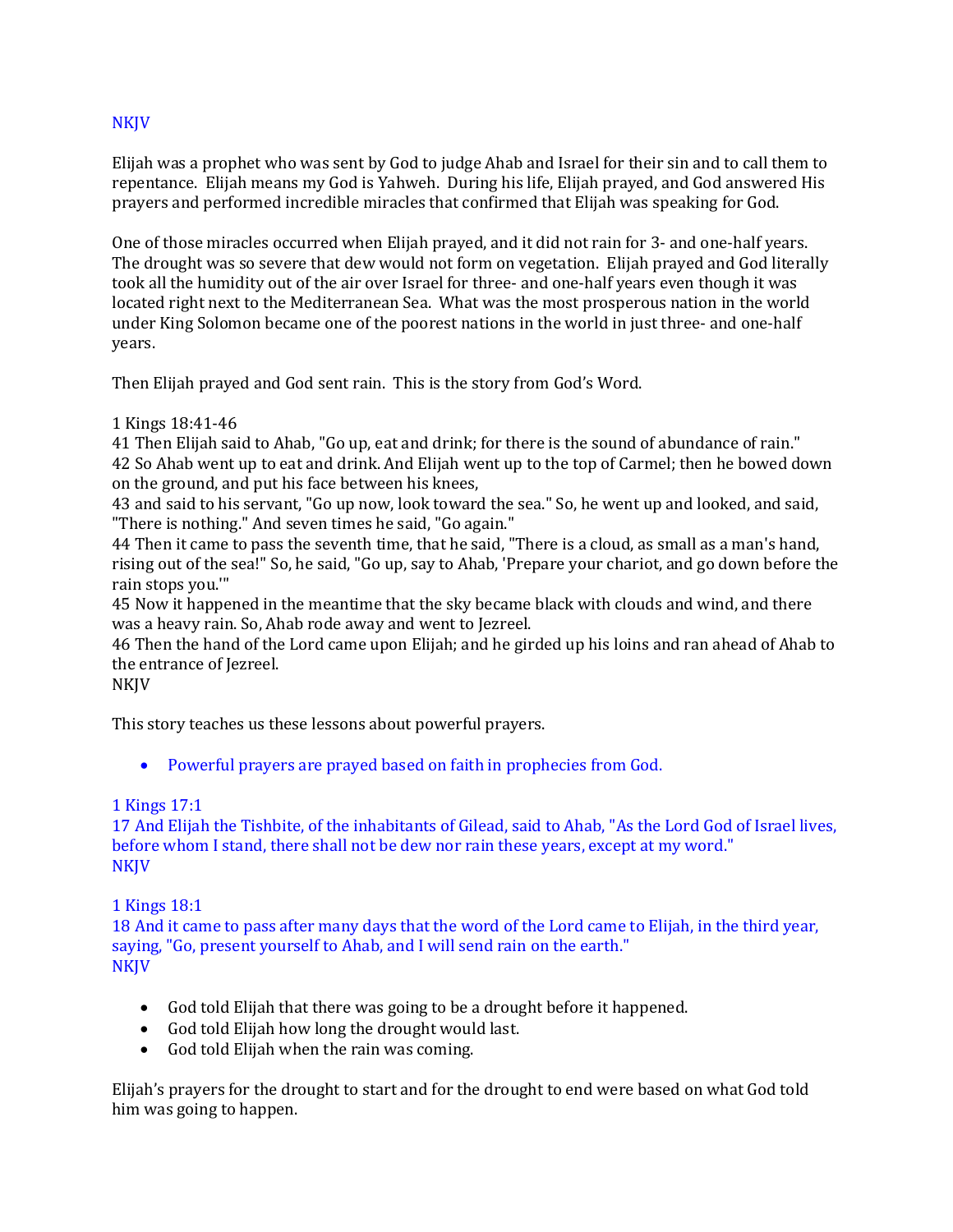Powerful prayers are based on faith in prophecies from God.

• Powerful prayers are prayed by righteous people.

Righteous is used in the scripture to describe God's state of being; His nature that never changes.

## Psalms 11:7 7 For the righteous Lord loveth righteousness; his countenance doth behold the upright. KJV

Deuteronomy 32:3-4 3 Because I will publish the name of the Lord: ascribe ye greatness unto our God. 4 He is the Rock, his work is perfect: for all his ways are judgment: A God of truth and without iniquity, just and right is he. KJV

The word righteous literally means straight. The word was used by carpenters to describe a straight cut or a straight measuring line.

When the bible says God is righteous it means His nature is perfectly straight. He is never selfish. He is never greedy. He is never proud. He is pure. He is just. He is right. He is perfect.

Because God's nature is righteous God never does that which is wrong. To do wrong would be against His nature. Since His knowledge is also perfect, it is impossible for God to do wrong. God's actions and His judgments are inerrant. God has never been wrong, and He will never be wrong. The test score for His behavior is 100% correct.

We should bow down and say, you are great!

Because God is righteous, His law is righteous.

### Deuteronomy 4:8 8 And what nation is there so great, that hath statutes and judgments so righteous as all this law, which I set before you this day? KJV

Psalms 19:7-11

7 The law of the Lord is perfect, converting the soul; The testimony of the Lord is sure, making wise the simple;

8 The statutes of the Lord are right, rejoicing the heart; The commandment of the Lord is pure, enlightening the eyes;

9 The fear of the Lord is clean, enduring forever; The judgments of the Lord are true and righteous altogether.

10 More to be desired are they than gold, Yea, than much fine gold; Sweeter also than honey and the honeycomb.

11 Moreover by them Your servant is warned, and in keeping them there is great reward. NKJV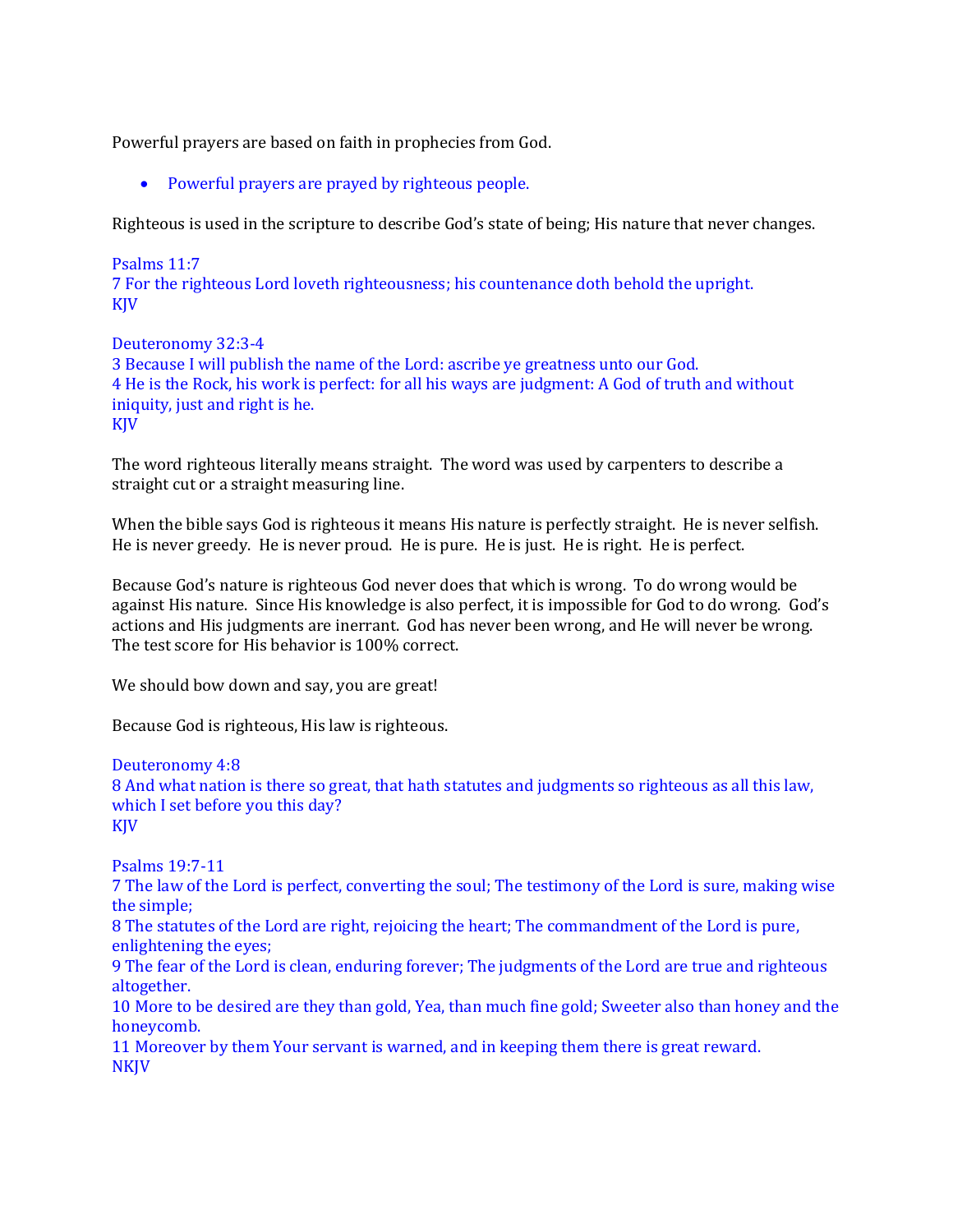In the bible, story after story reveals that God favored the requests of those people that were seeking to be righteous like Him.

## 1. Daniel

Daniel 10:11-12

11 And he said to me, "O Daniel, man greatly beloved, understand the words that I speak to you, and stand upright, for I have now been sent to you." While he was speaking this word to me, I stood trembling.

12 Then he said to me, "Do not fear, Daniel, for from the first day that you set your heart to understand, and to humble yourself before your God, your words were heard; and I have come because of your words.

## **NKJV**

God favored His prayers because God knew that Daniel was seeking His righteousness.

2. Zacharias and Elizabeth

Luke 1:5-13

5 There was in the days of Herod, the king of Judea, a certain priest named Zacharias, of the division of Abijah. His wife was of the daughters of Aaron, and her name was Elizabeth.

6 And they were both righteous before God, walking in all the commandments and ordinances of the Lord blameless.

7 But they had no child, because Elizabeth was barren, and they were both well advanced in years. 8 So it was, that while he was serving as priest before God in the order of his division,

9 according to the custom of the priesthood, his lot fell to burn incense when he went into the temple of the Lord.

10 And the whole multitude of the people was praying outside at the hour of incense.

11 Then an angel of the Lord appeared to him, standing on the right side of the altar of incense. 12 And when Zacharias saw him, he was troubled, and fear fell upon him.

13 But the angel said to him, "Do not be afraid, Zacharias, for your prayer is heard; and your wife Elizabeth will bear you a son, and you shall call his name John. NKJV

God favored their prayers because God knew they were seeking His righteousness.

## 3. Cornelius

Acts 10:1-4

1 There was a certain man in Caesarea called Cornelius, a centurion of what was called the Italian Regiment,

2 a devout man and one who feared God with all his household, who gave alms generously to the people, and prayed to God always.

3 About the ninth hour of the day he saw clearly in a vision an angel of God coming in and saying to him, "Cornelius!"

4 And when he observed him, he was afraid, and said, "What is it, lord?" So he said to him, "Your prayers and your alms have come up for a memorial before God. **NKJV** 

God favored His prayers because God knew that he was seeking His righteousness.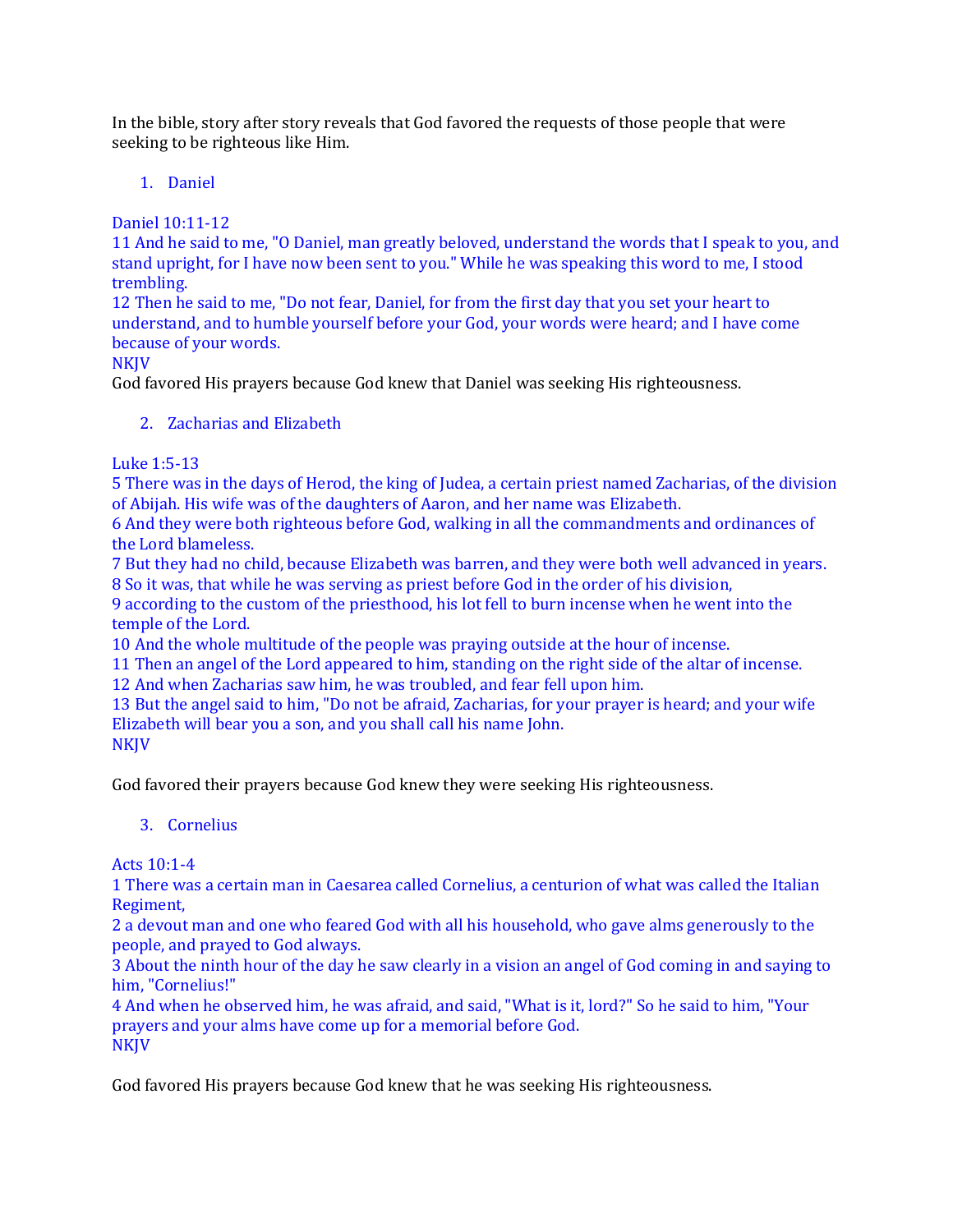# 4. The Jews

God told the Jews…

2 Chronicles 7:13-14

13 When I shut up heaven and there is no rain, or command the locusts to devour the land, or send pestilence among My people,

14 if My people who are called by My name will humble themselves, and pray and seek My face, and turn from their wicked ways, then I will hear from heaven, and will forgive their sin and heal their land.

**NKJV** 

God told the Jews that He would favor their His prayers if they were seeking His righteousness.

He also admonished the Jews for praying to Him when they were not seeking His righteousness.

1. The Jews

Isaiah 58:3-5

3 'Why have we fasted,' they say, 'and You have not seen? Why have we afflicted our souls, and You take no notice?' "In fact, in the day of your fast you find pleasure, and exploit all your laborers. 4 Indeed you fast for strife and debate, and to strike with the fist of wickedness. You will not fast as you do this day, to make your voice heard on high.

5 Is it a fast that I have chosen, A day for a man to afflict his soul? Is it to bow down his head like a bulrush, and to spread out sackcloth and ashes? Would you call this a fast, And an acceptable day to the Lord?

**NKJV** 

James admonished the church for praying when they were not seeking His righteousness.

# 2. The church

James 4:1-10

4 Where do wars and fights come from among you? Do they not come from your desires for pleasure that war in your members?

2 You lust and do not have. You murder and covet and cannot obtain. You fight and war. Yet you do not have because you do not ask.

3 You ask and do not receive, because you ask amiss, that you may spend it on your pleasures.

4 Adulterers and adulteresses! Do you not know that friendship with the world is enmity with God? Whoever therefore wants to be a friend of the world makes himself an enemy of God.

5 Or do you think that the Scripture says in vain, "The Spirit who dwells in us yearns jealously"? 6 But He gives more grace. Therefore He says: "God resists the proud, but gives grace to the humble."

7 Therefore submit to God. Resist the devil and he will flee from you.

8 Draw near to God and He will draw near to you. Cleanse your hands, you sinners; and purify your hearts, you double-minded.

9 Lament and mourn and weep! Let your laughter be turned to mourning and your joy to gloom. 10 Humble yourselves in the sight of the Lord, and He will lift you up. NKJV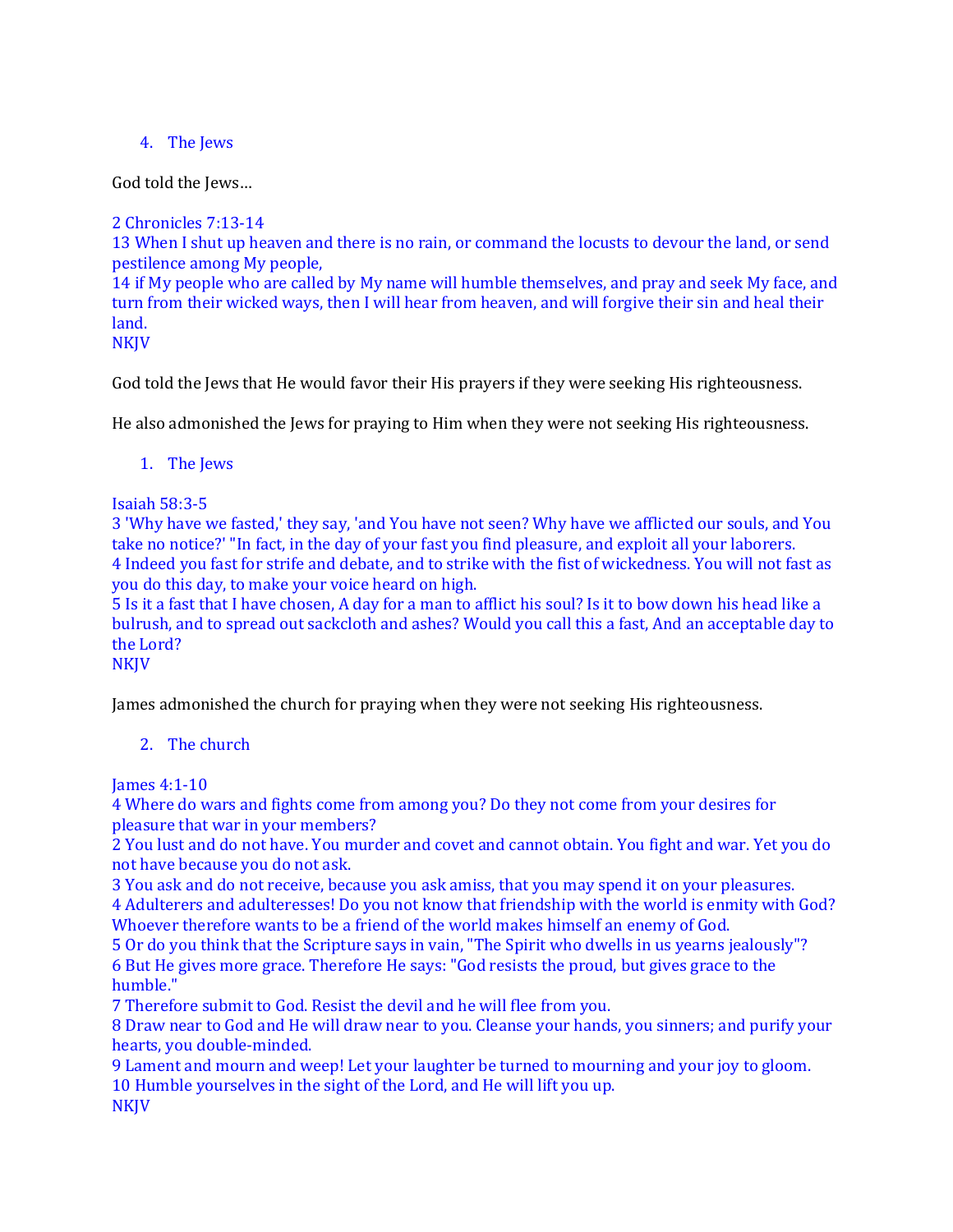James 5:16-18

16 Confess your trespasses to one another, and pray for one another, that you may be healed. The effective, fervent prayer of a righteous man avails much.

17 Elijah was a man with a nature like ours, and he prayed earnestly that it would not rain; and it did not rain on the land for three years and six months.

18 And he prayed again, and the heaven gave rain, and the earth produced its fruit. **NKJV** 

Powerful prayers are prayed by people that are seeking to be righteous like God.

Our heavenly Father is like any father that loves to say yes to His children's request when those requests are within His will. But He can accomplish His will on earth without us. The blessing of powerful answers to prayer is given to those who are sincerely seeking God's righteousness. 2 Chronicles 16:9

9 For the eyes of the Lord run to and fro throughout the whole earth, to show Himself strong on behalf of those whose heart is loyal to Him. **NKJV** 

- Powerful prayers are prayed based on faith in prophecies from God.
- Powerful prayers are prayed by righteous people

Do you know what it means to do a moral inventory? It means with the Holy Spirit's help we examine our lives for sin.

Do you know what repentance means? It means we decide to turn from sin.

Do you know what confession means? It means with the Holy Spirit's help we tell God and others about our sin and how we want to change.

We should not expect to receive the blessing of powerful answers to prayer if we are holding on to sin and being disloyal to our heavenly Father.

But if we will repent, God will demonstrate His power through us. If we will repent as a church, God will demonstrate His power through our church. It is called revival.

Lord Jesus, thank you for dying for my sin. Because you gave your life for me, I want to give my life to follow you.

Lord Jesus, thank you for giving me your Holy Spirit. Because you have given me the Holy Spirit, the power of sin over me is broken.

Lord Jesus, thank you for giving me your Word. Because you have given me your Word, I can know your righteous ways.

Lord Jesus, show me your righteous ways and I will follow you.